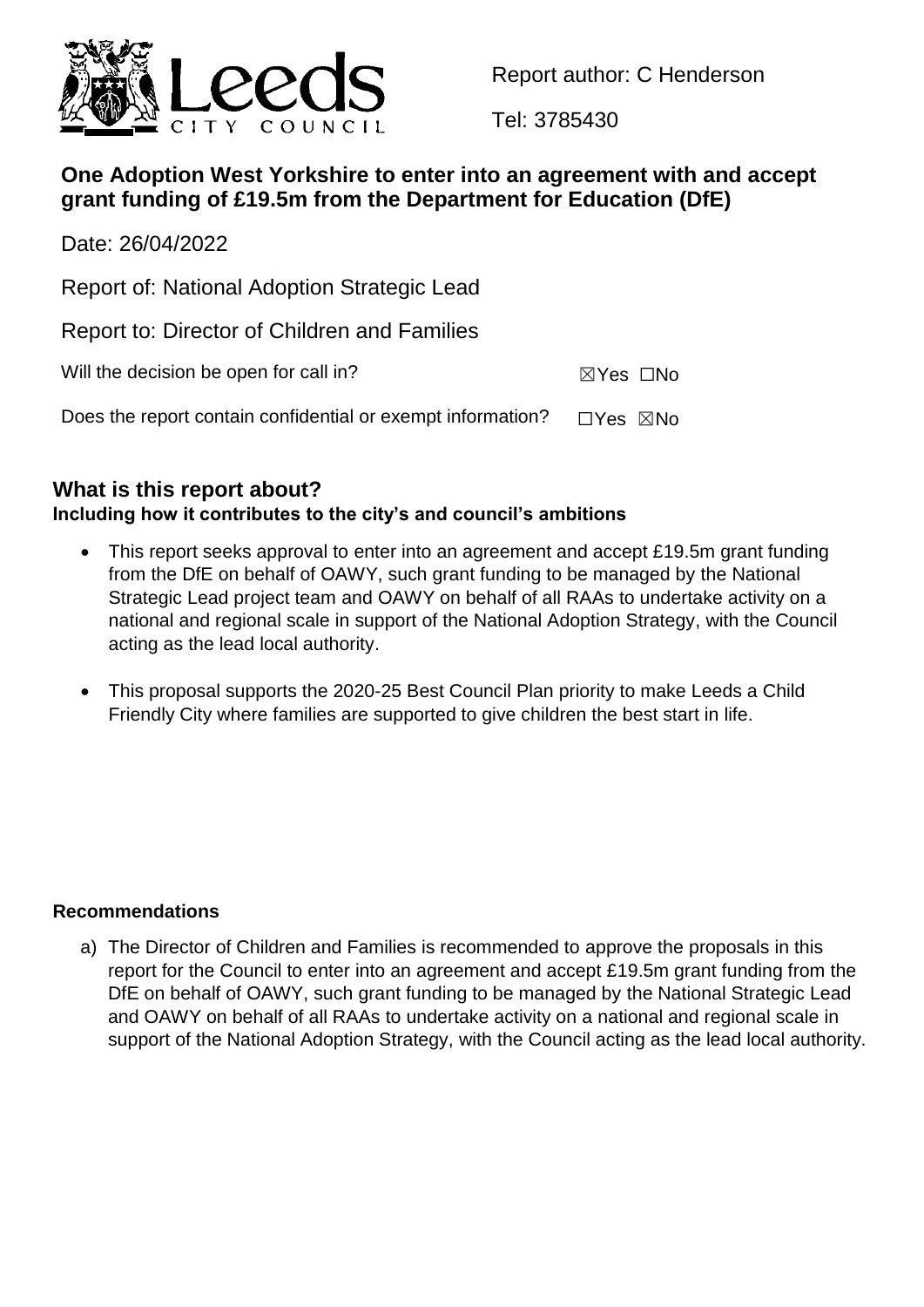## **Why is the proposal being put forward?**

- 1. The National Adoption Strategy set by government sets out a bold vision to deliver excellence in adoption services across England. The aim is the ensure that best practice becomes the norm so that every adopted child and their family can access the services and support they need wherever they live and maximise children's outcomes in the short and long term.
- 2. The aim is for all adoptive children to be found permanent loving families as quickly as possible where they will be safe and secure; adopters are recruited from all communities so that we have a range of approved parents able and well prepared to meet the needs of children waiting to be adopted and that children and families get the support they need when they need it.
- 3. The Government's regionalisation reforms were introduced in 2017 to reduce the large number of agencies providing adoption services and create 25-30 Regional Adoption Agencies (RAAs) to pool resources and provide:
	- More targeted and efficient recruitment of adopters
	- Speedier matching with a larger more diverse pool of adopters
	- An improved range of adoption support services and regulatory compliance

In the longer term RAAs are expected to provide:

- Better outcomes for children and adopters
- Reduced practice and performance inconsistencies
- More effective strategic management of the service delivering efficiency savings
- A culture of excellence in adoption practice through strong partnerships with the Voluntary Adoption Agencies (VAA's)
- 4. The DfE has made available grant funding to improve the adoption system for vulnerable children and young people since 2019. The grant for 2022/23 – 2024/25 is intended for activity on a national and regional scale in support of the National Adoption Strategy. Funding includes grants to further boost adopter recruitment (£1.5m); support improvements in early permanence (3m); national matching of children and families (£5m); national commissioning of adoption support (£3.5m); and developing Centres of Excellence (£5m).
- 5. This funding is available for a period of three years, 2022/23 to 2025/25 and will be made available by way of a Section 14 grant agreement.
- 6. The Department for Education (DfE) and RAA leaders have again agreed collectively to pool the resources, with One Adoption West Yorkshire (OAWY) acting as a central repository for the grant funds on behalf of all RAAs. As host of OAWY, Leeds City Council is the lead Local Authority for managing the grant budget and commissioning.

#### **What impact will this proposal have?**

| <b>Wards Affected:</b>            |      |     |
|-----------------------------------|------|-----|
| Have ward members been consulted? | ∏Yes | ⊠No |

7. No individual wards in Leeds will be impacted by these proposals because the work will be delivered to support the National Adoption Strategy at a national and regional level.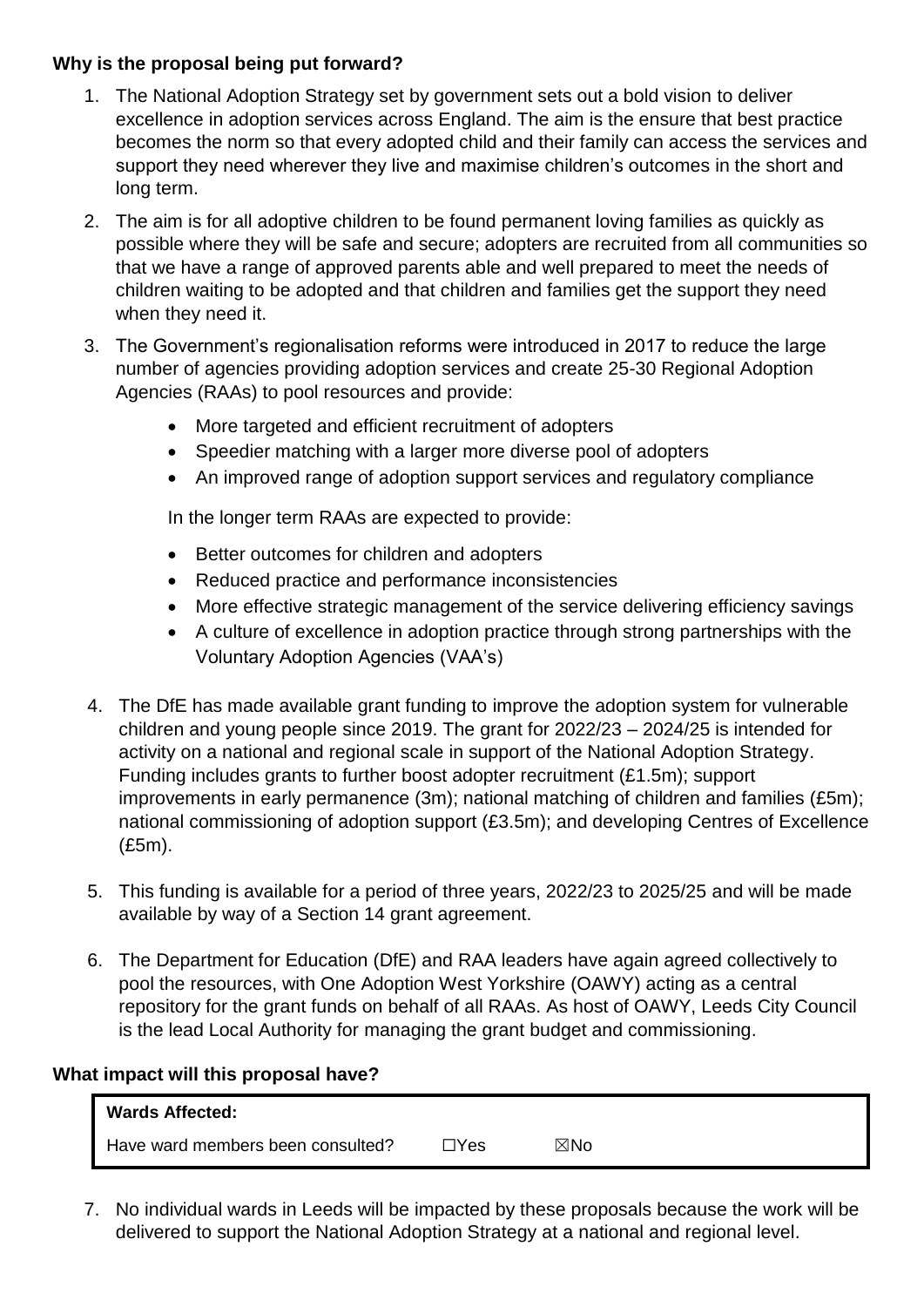8. An Equality Impact Assessment Screening document has been undertaken. This identifies there is a positive impact in respect of equality and diversity in that it will advance equality of opportunity for children that are looked after, particularly those most vulnerable i.e. those with special educational needs and disabilities; those from BME backgrounds and older children awaiting adoption.

## **What consultation and engagement has taken place?**

- 9. There are no particular legal or statutory requirements to undertake consultation as part of this decision. Consultation has taken place regularly at regional RAA meetings with the National Adoption Strategic Lead and representatives from the DfE and RAA leaders to explore options on how to best continue management of the grant to achieve positive outcomes for prospective adopters and children awaiting adoption.
- 10. The Executive Member for Children, Families and Adult Social care has been consulted about this decision and the Chair of the Children's Scrutiny Board.

## **What are the resource implications?**

- 11. This funding is additional revenue funding that is ring fenced to deliver the outcomes specified in the DfE grant agreement.
- 12. The total value of grant funding to be received from the DfE is £19.5m for the period 2022/23 to 2024/25. It is anticipated this funding will be made available in April 2022. Funding will be made available in each of the financial years: £3m in 2022/23; £7.5m in 2023/24; and £9m in 2024/25. The grant includes costs for strategic leadership and for host costs such as finance, commissioning and management.
- 13. The grant will be managed by the National Strategic Lead and OAWY on behalf of all RAAs, with Leeds acting as the lead local authority. The activities and projects to be commissioned will be determined by the RAA Leaders' Group.
- 14. This pooled resource will provide best value for money across all RAAs as it will provide an opportunity to develop new and build on successful approaches to the recruitment of adopters at a regional and national level.

## **What are the legal implications?**

15. This is a key decision in line with delegated powers approved by Executive Board in May 2019. The decision will be recorded and published but we were not able to publish on the list of forthcoming key decisions for 28 days because the decision to make the funding available was not made formally by DfE until April and the decision will need to be implemented rapidly if it is to be spent in time. Therefore we are taking this decision under general exemption rule 2.5 of the constitution.

## **What are the key risks and how are they being managed?**

- 16. There will be some additional pressure on the finance team and the administrative staff within OAWY regarding administering this fund, however staff will be employed to progress the work and any costs incurred will be reimbursed from the grant.
- 17. The outcomes will be monitored by the National Strategic Lead and project team and reported back to the DfE.